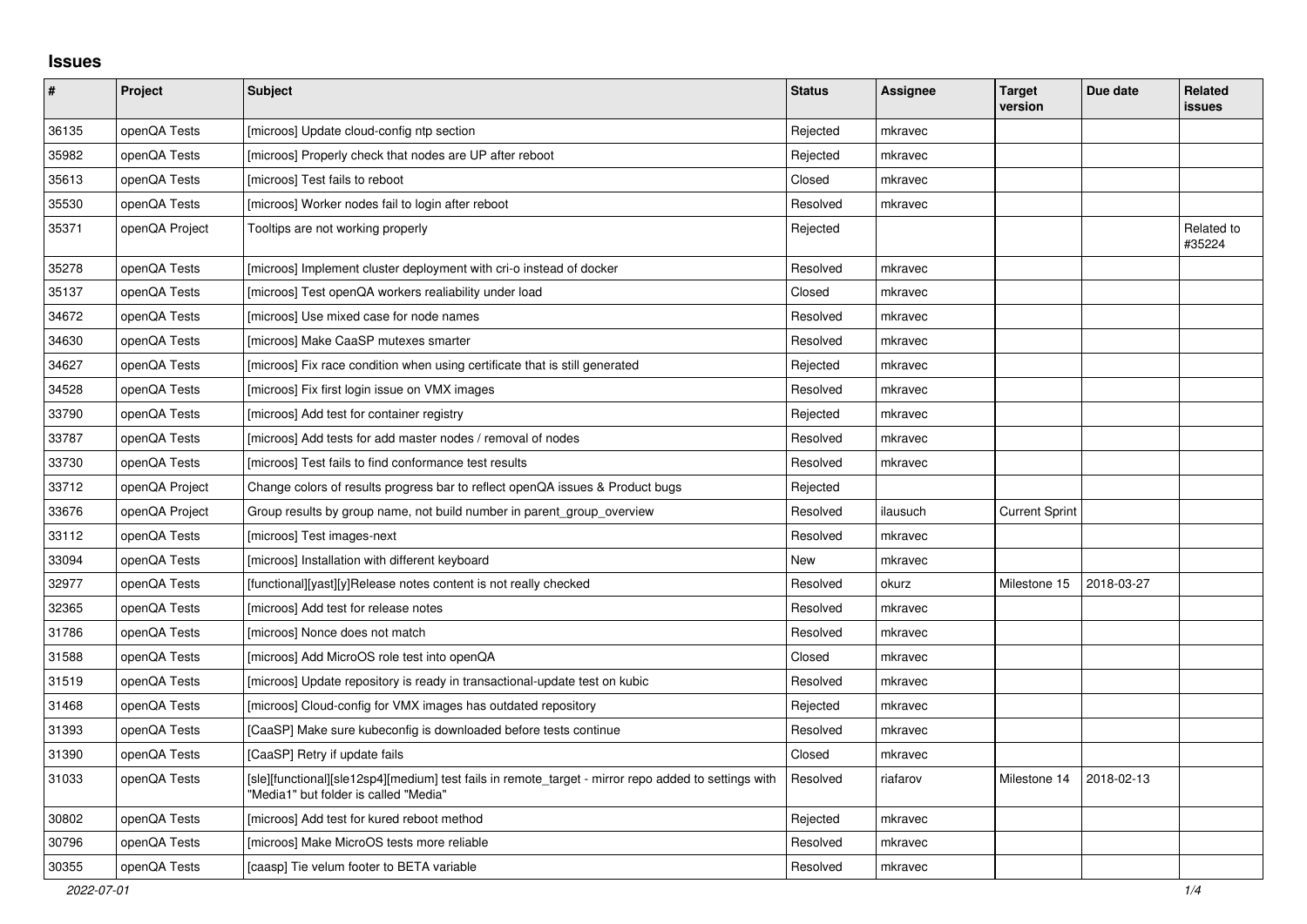| $\pmb{\#}$ | Project      | <b>Subject</b>                                                                                   | <b>Status</b> | <b>Assignee</b> | <b>Target</b><br>version | Due date   | Related<br>issues                                |
|------------|--------------|--------------------------------------------------------------------------------------------------|---------------|-----------------|--------------------------|------------|--------------------------------------------------|
| 27991      | openQA Tests | [microos] Test retry on failed orchestrations                                                    | Resolved      | mkravec         |                          |            |                                                  |
| 23420      | openQA Tests | [microos] Test that /var/lib/docker is on separate partition                                     | Resolved      | mkravec         |                          |            |                                                  |
| 20908      | openQA Tests | [microos] Setup CaaSP 2.0 in openQA                                                              | Resolved      | mkravec         |                          |            |                                                  |
| 20686      | openQA Tests | [microos] Test for cluster updates                                                               | Resolved      | mkravec         |                          |            |                                                  |
| 20684      | openQA Tests | [microos] Split stack_controller tests into modules                                              | Resolved      | mkravec         |                          |            |                                                  |
| 20666      | openQA Tests | [microos] Improve transactional-update test                                                      | Resolved      | mkravec         |                          |            |                                                  |
| 20462      | openQA Tests | [microos] Export logs from autoyast nodes                                                        | Resolved      | mkravec         |                          |            |                                                  |
| 19624      | openQA Tests | File '/repodata/repomd.xml' not found on medium                                                  | Rejected      | okurz           |                          |            | Is duplicate<br>of #19470                        |
| 19618      | openQA Tests | Grub2 needle is not matched after reboot                                                         | Resolved      | qmsu            |                          |            | Related to<br>#19242                             |
| 19490      | openQA Tests | [microos] Set up stagings                                                                        | Resolved      | mkravec         |                          |            |                                                  |
| 19488      | openQA Tests | [microos] Add cluster deployment test for KVM images using cloud-config                          | Resolved      | mkravec         |                          |            |                                                  |
| 19468      | openQA Tests | [microos] test fails in oci_install                                                              | Resolved      | mkravec         |                          |            |                                                  |
| 19056      | openQA Tests | Tests try to create filesystem on root partition instead of additional disk                      | Resolved      | okurz           |                          |            | Related to<br>#19380, Has<br>duplicate<br>#19256 |
| 19044      | openQA Tests | [ha][scc]test fails in drbd                                                                      | Resolved      | Idevulder       |                          |            |                                                  |
| 18558      | openQA Tests | [sle][functional][u][hard][investigation] Snapper tests run too long                             | Resolved      | SLindoMansilla  | Milestone 17             | 2018-07-03 | Related to<br>#31351                             |
| 18554      | openQA Tests | [tools] DIE short read for zire data                                                             | Rejected      | okurz           |                          |            |                                                  |
| 17844      | openQA Tests | Test mysql_srv is not reliable                                                                   | Resolved      | okurz           |                          |            |                                                  |
| 17546      | openQA Tests | Set up SLES-JeOS-SP3 in openQA                                                                   | Resolved      | mkravec         |                          |            |                                                  |
| 17420      | openQA Tests | [sles][functional][s390x] Test fails in vnc_two_passwords                                        | Resolved      | okurz           |                          |            |                                                  |
| 17396      | openQA Tests | [sle][functional] gensslcert times out after 600s because it cannot find a suitable prime number | Resolved      | okurz           | Milestone 13             |            | Is duplicate<br>of #19536                        |
| 17376      | openQA Tests | Login check types types invalid characters                                                       | Resolved      | michalnowak     |                          |            |                                                  |
| 17374      | openQA Tests | Used repository does not exist on download.suse.de                                               | Resolved      | michalnowak     |                          |            |                                                  |
| 17372      | openQA Tests | [sle][tools]Installation medium from parallel job in inaccessible                                | Rejected      |                 |                          |            |                                                  |
| 17366      | openQA Tests | [sle][functional] Autovast verify module is failing                                              | Resolved      | riafarov        | Milestone 9              |            | <b>Blocks</b><br>#20064                          |
| 17358      | openQA Tests | [sle][functional]Text is mistyped in yast2_i module                                              | Resolved      |                 | Milestone 11             | 2017-11-08 |                                                  |
| 16612      | openQA Tests | Autoyast installation does not have second stage on CaaSP                                        | Resolved      | mkravec         |                          |            |                                                  |
| 16412      | openQA Tests | [microos] Rename distribution from CASP to CaaSP                                                 | Resolved      | mkravec         | Milestone 9              |            |                                                  |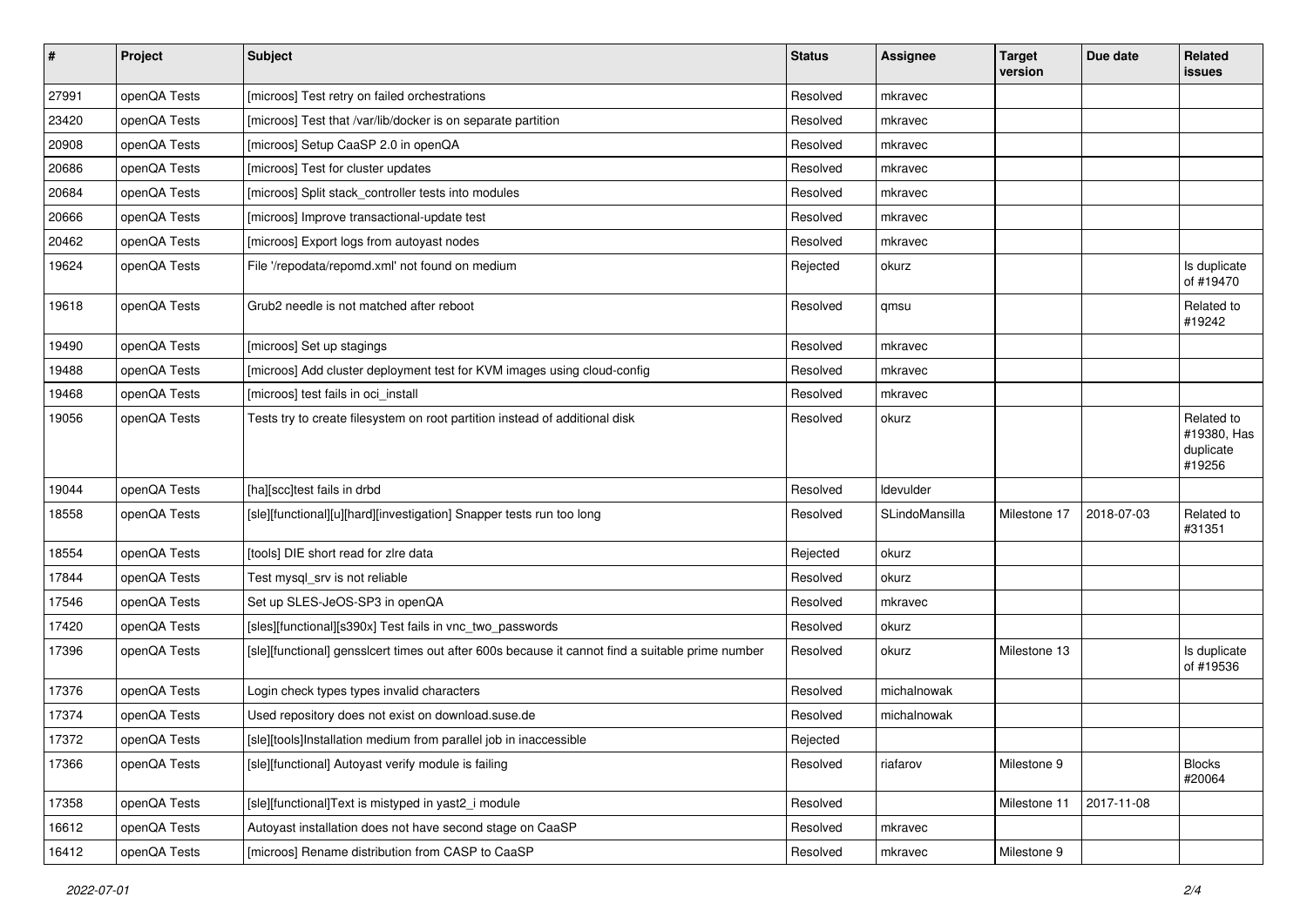| $\pmb{\#}$ | Project        | <b>Subject</b>                                                                                               | <b>Status</b> | <b>Assignee</b> | Target<br>version | Due date | Related<br>issues                                  |
|------------|----------------|--------------------------------------------------------------------------------------------------------------|---------------|-----------------|-------------------|----------|----------------------------------------------------|
| 16390      | openQA Tests   | Installation does not start in textmode                                                                      | Rejected      |                 |                   |          |                                                    |
| 16368      | openQA Tests   | Test fails in online migration setup                                                                         | Resolved      | mitiao          |                   |          | Related to<br>#16718                               |
| 16364      | openQA Tests   | Test fails in register_system because of short timeout                                                       | Resolved      | mitiao          |                   |          |                                                    |
| 16216      | openQA Tests   | [sles][functional] gedit can be unreliable trying to close the "save"-dialog (wait_screen_change)            | Resolved      | okurz           |                   |          |                                                    |
| 16212      | openQA Tests   | Test fails in vnc two passwords                                                                              | Resolved      | mkravec         |                   |          |                                                    |
| 16210      | openQA Tests   | Test results are inconsistent in yast2 samba                                                                 | Resolved      | michalnowak     |                   |          |                                                    |
| 16208      | openQA Tests   | Test results are inconsistent in yast2 http                                                                  | Resolved      | zluo            |                   |          |                                                    |
| 16110      | openQA Tests   | Network restart detection in yast2_lan_restart is not reliabe                                                | Resolved      | dzedro          |                   |          |                                                    |
| 16098      | openQA Tests   | yast2_lan_restart test has soft_failures referencing fixed bugs                                              | Resolved      | mkravec         |                   |          |                                                    |
| 16056      | openQA Tests   | Test fails in yast2_tftp                                                                                     | Resolved      | michalnowak     |                   |          |                                                    |
| 16054      | openQA Tests   | Test fails in yast2_nis after job restart                                                                    | Resolved      | mkravec         |                   |          |                                                    |
| 15586      | openQA Tests   | Tar fails because file changed during archive creation                                                       | Resolved      | okurz           |                   |          |                                                    |
| 15578      | openQA Tests   | Test fails in glxgears - command does not exist because packagekit was masked during package<br>installation | Resolved      | okurz           | Milestone 4       |          | Related to<br>#13004                               |
| 15574      | openQA Tests   | Fix generated autoyast profile or test module                                                                | Resolved      |                 |                   |          |                                                    |
| 15472      | openQA Tests   | Unreachable network in HA hacluster                                                                          | Rejected      | hsehic          | Milestone 4       |          | Is duplicate<br>of #15416                          |
| 15118      | openQA Tests   | Text is mistyped on aarch64                                                                                  | Rejected      | zluo            |                   |          | Related to<br>#14972, Is<br>duplicate of<br>#12250 |
| 14828      | openQA Tests   | Registration uses invalid key aarch64                                                                        | Resolved      |                 |                   |          |                                                    |
| 14824      | openQA Tests   | yast2 i test finishes with invalid characters                                                                | Resolved      | dzedro          |                   |          |                                                    |
| 14288      | openQA Tests   | [Migration] SMT fails to finish in time when openqa is under load                                            | Rejected      |                 |                   |          |                                                    |
| 14198      | openQA Tests   | [sles][functional]Licenses are not displayed for add-ons installed from network                              | Resolved      | okurz           |                   |          |                                                    |
| 14164      | openQA Tests   | Autoyast license test use wrong devices                                                                      | Resolved      | mkravec         |                   |          |                                                    |
| 14050      | openQA Project | Job does not publish hdd                                                                                     | Resolved      |                 | Milestone 6       |          |                                                    |
| 13784      | openQA Tests   | yast2_ftp test is failing on invalid certificate                                                             | Resolved      | mkravec         |                   |          |                                                    |
| 13726      | openQA Tests   | Multipath tests fail after completion                                                                        | Resolved      |                 |                   |          |                                                    |
| 13710      | openQA Tests   | yast2_lan fails on script_sudo matching previous password prompt                                             | Resolved      | mkravec         |                   |          |                                                    |
| 13708      | openQA Tests   | xterm fails to start during sleep                                                                            | Resolved      | mkravec         |                   |          |                                                    |
| 13700      | openQA Tests   | yast2_i test failing on low timeout                                                                          | Resolved      | mkravec         |                   |          |                                                    |
| 13698      | openQA Tests   | Crash test is failing                                                                                        | Resolved      | michalnowak     |                   |          |                                                    |